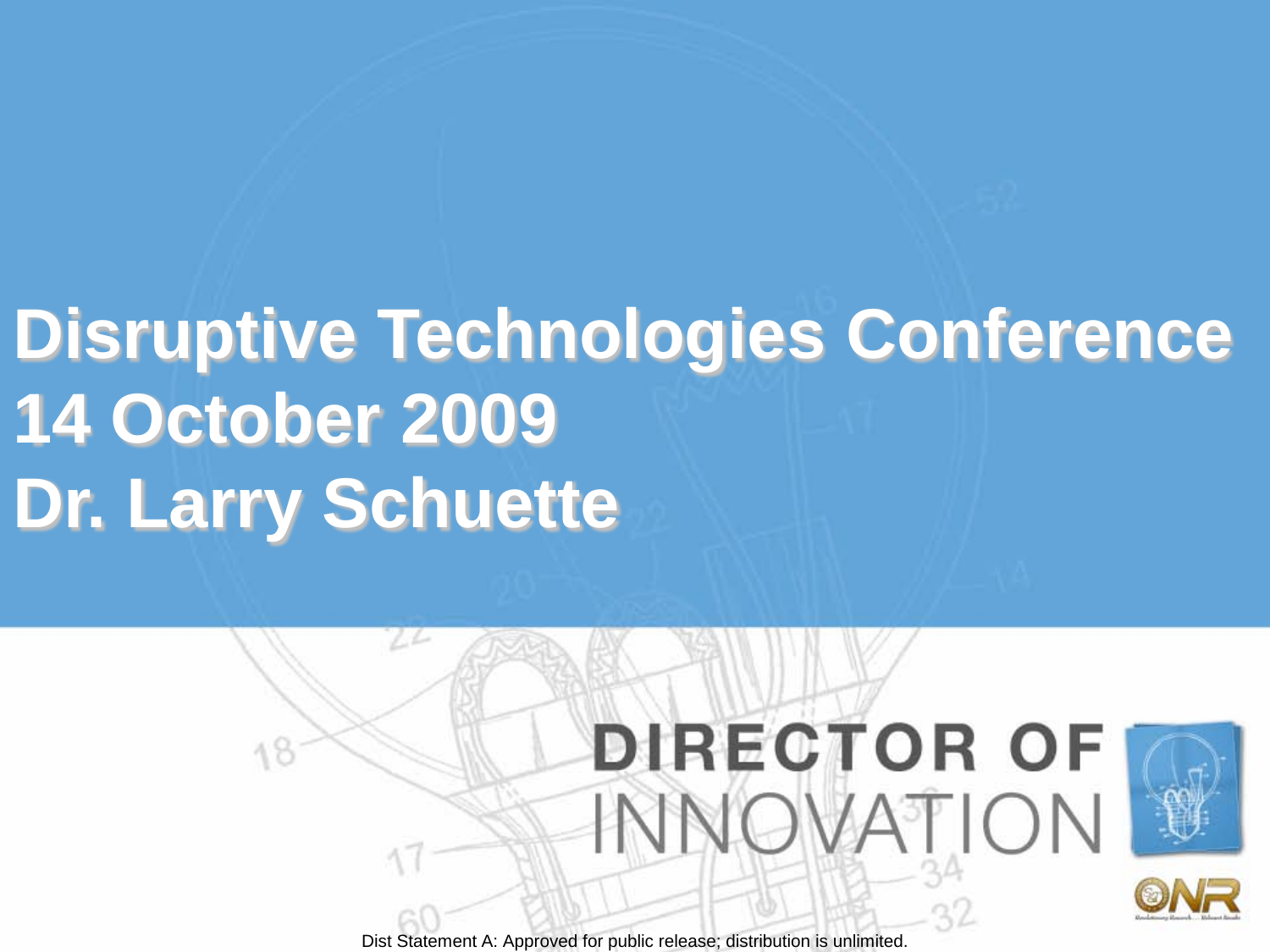## **Director of Innovation Portfolio**

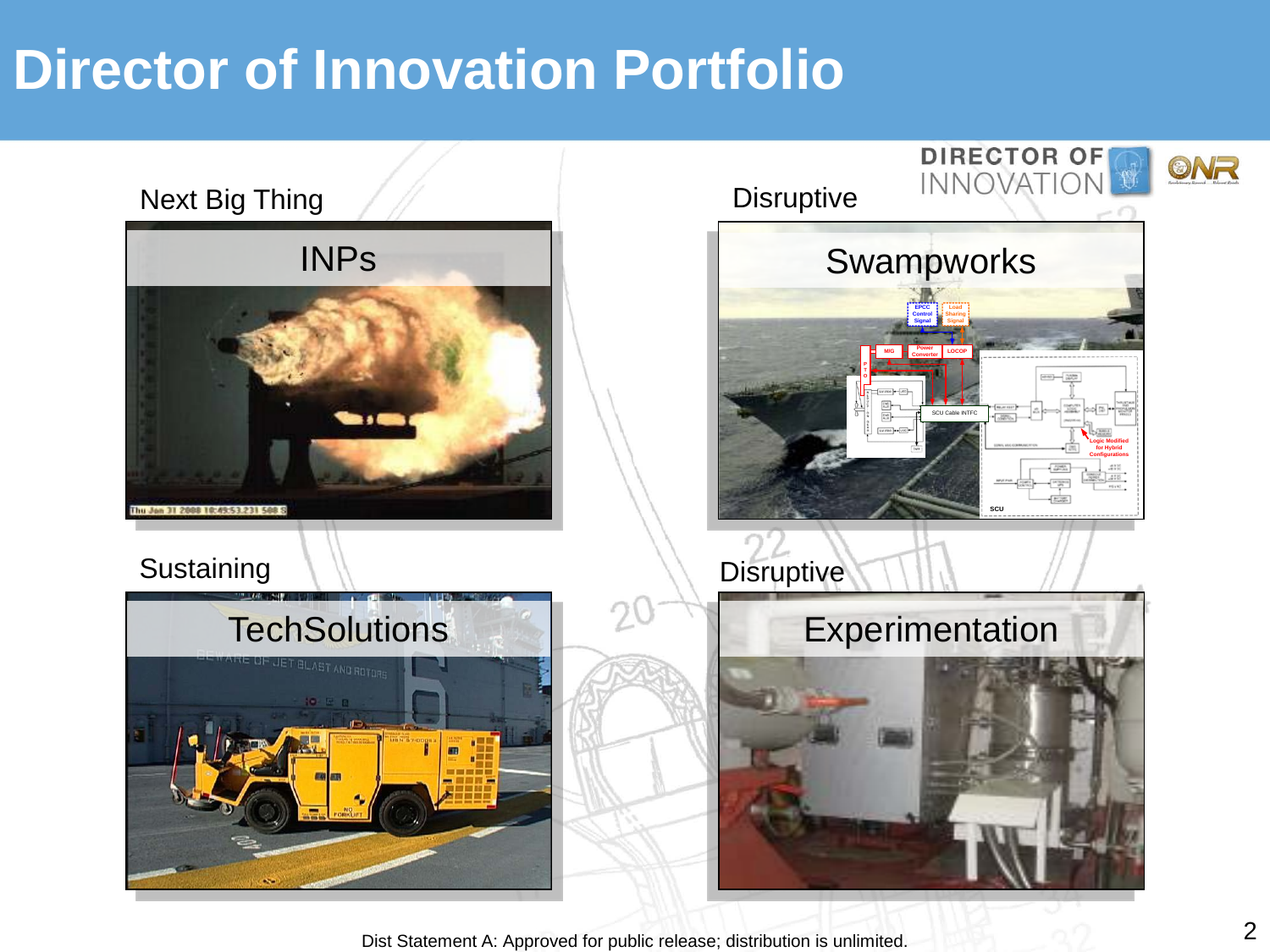## **INP Programs Snapshot**

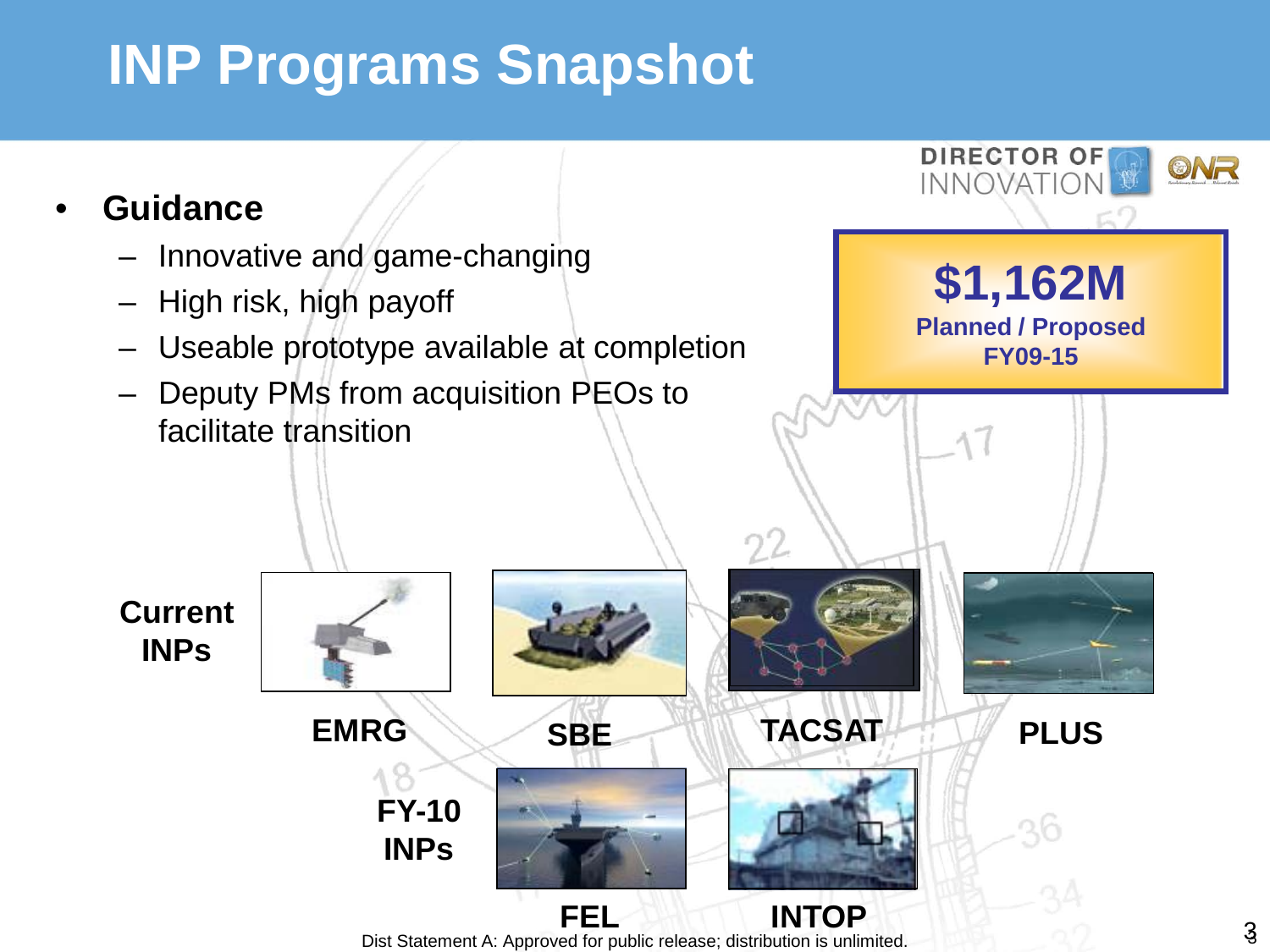## **INP Program Status (Current, FY10 New Start, and FY12 Proposed INPs)**

 $22 -$ 

## • **Naval Aviation Enterprise**

- Durable Aircraft
- Large Format Infrared Focal Plane **Systems**
- Naval Variable Cycle Engine **Technology**

## • **Surface Warfare Enterprise**

- Free Electron Laser (FY-16)
- Damage Control Technologies for the 21st Century (DC-21)
- Electric Warships
- Maintenance Free Ships

## • **Undersea Warfare Enterprise**

- Persistent Littoral Undersea Surveillance (FY-12)
- Large Displacement Unmanned Undersea Vehicles
- Supercavitating Weapon

### \*Programs in Red are existing programs – (End Date)

#### **DIRECTOR OF INNOVATION**



- **Naval Netwar/FORCEnet Enterprise**
	- Integrated Topside (FY-16)
	- Tactical Satellite (FY-10)
	- Integrated Distributed Electronic Warfare Capability for Electromagnetic Spectrum Control
	- SATCOM Vulnerability Mitigation Using Multi-beam Phased Arrays
	- UV Sentry

## • **Naval Expeditionary Combat Enterprise**

- EM Railgun INP Phase I (FY-11)
- Sea Based Enablers (FY-12)
- EM Railgun INP Phase II
- Autonomous Aerial Cargo/Utility System (AACUS)
- Hybrid Heavy Lift Airship
- Ultra Heavy-lift Amphibious **Connector**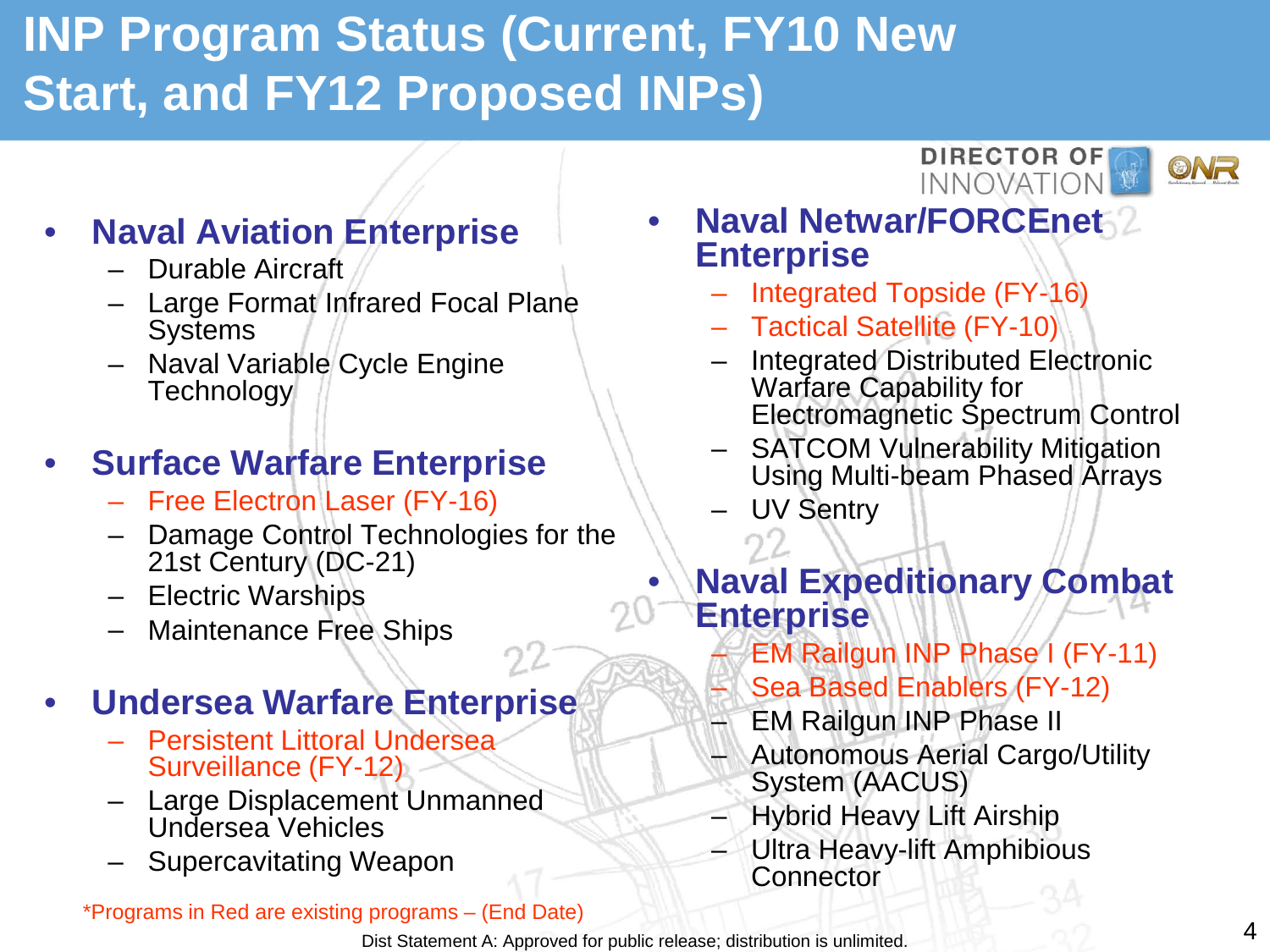## **SwampWorks Program Purpose**

- To develop and demonstrate newly invented or recently discovered technologies that address emergent and enduring operational problems in an accelerated timeframe.
- To develop prototypes of recent technology breakthroughs for experimentation to satisfy war-fighter requirements.
- Pilot disruptive and open innovation processes and tools with the objective of decreasing the time and cost of producing innovative solutions

ONR

**DIRECTOR**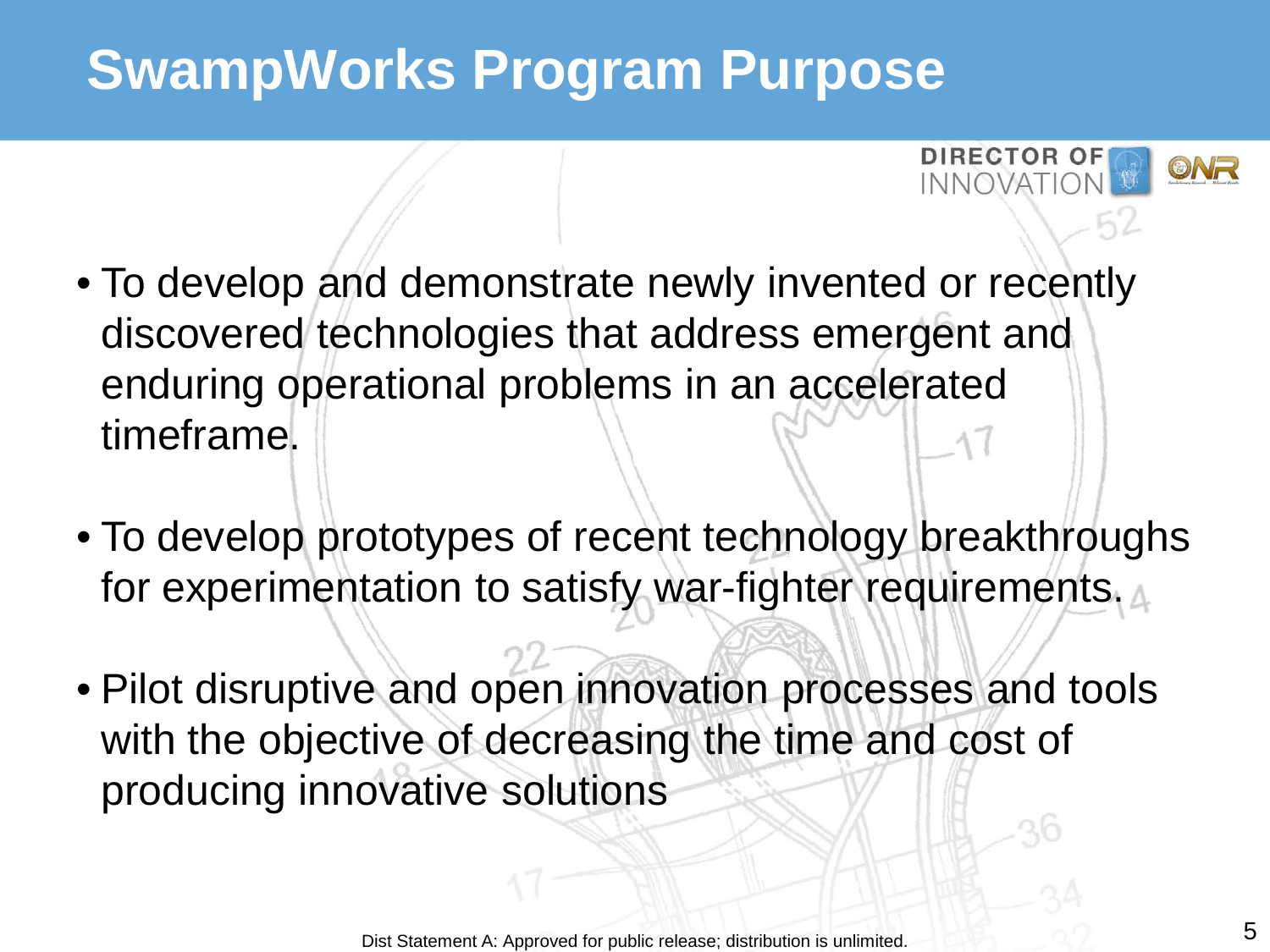## **SwampWorks/Experimentation Program Status (FY09)**

### • **Surface Warfare Enterprise**

- High Temperature Superconducting **Degaussing**
- Future Naval Maritime Laser Weapon System Electric Warships
- Full Ship Shock Trials (FSST) Alternatives
- Flight Deck Thermal Management System (JSF)
- SHIPBOARD ENERGY STORAGE (DDG 51 class)
- HYBRID DRIVE DYNAMIC CONTOLS (DDG 51 class)
- Advanced Watertight Door Seal
- **Emergent Critical Laser**

### • **Undersea Enterprise**

- Advanced Communications at Speed and Depth
- Large Displacement Unmanned Undersea Vehicles Hybrid Tail Cone
- Structural Acoustics Detection & Classification For Shallow Water ASW
- Blue Dart UUV Detection
- Submarine Payload Door Electric Actuator

#### **DIRECTOR OF** ONR INNOVATION

- **Naval Aviation Enterprise**
	- Fuel Cell Powered Long Endurance UAS
	- Black Dart (UAS project)
- **Naval Netwar/FORCEnet Enterprise**
	- Maritime Domain Awareness
	- Tactical Satellite (FY-10)
	- Transportable Electronic Warfare Module
	- Long Range EO/IR/LRF Sensor System

### • **Naval Expeditionary Combat Enterprise**

- Operational Adaptation
- Counter Terrorism Integration
- High temperature flight deck non-skid experiment (V-22)
- Hyper Spectral Imagery Of Littoral Terrain
- **Stop Rotor UAS**

\*Programs in Red are proposed programs for FY10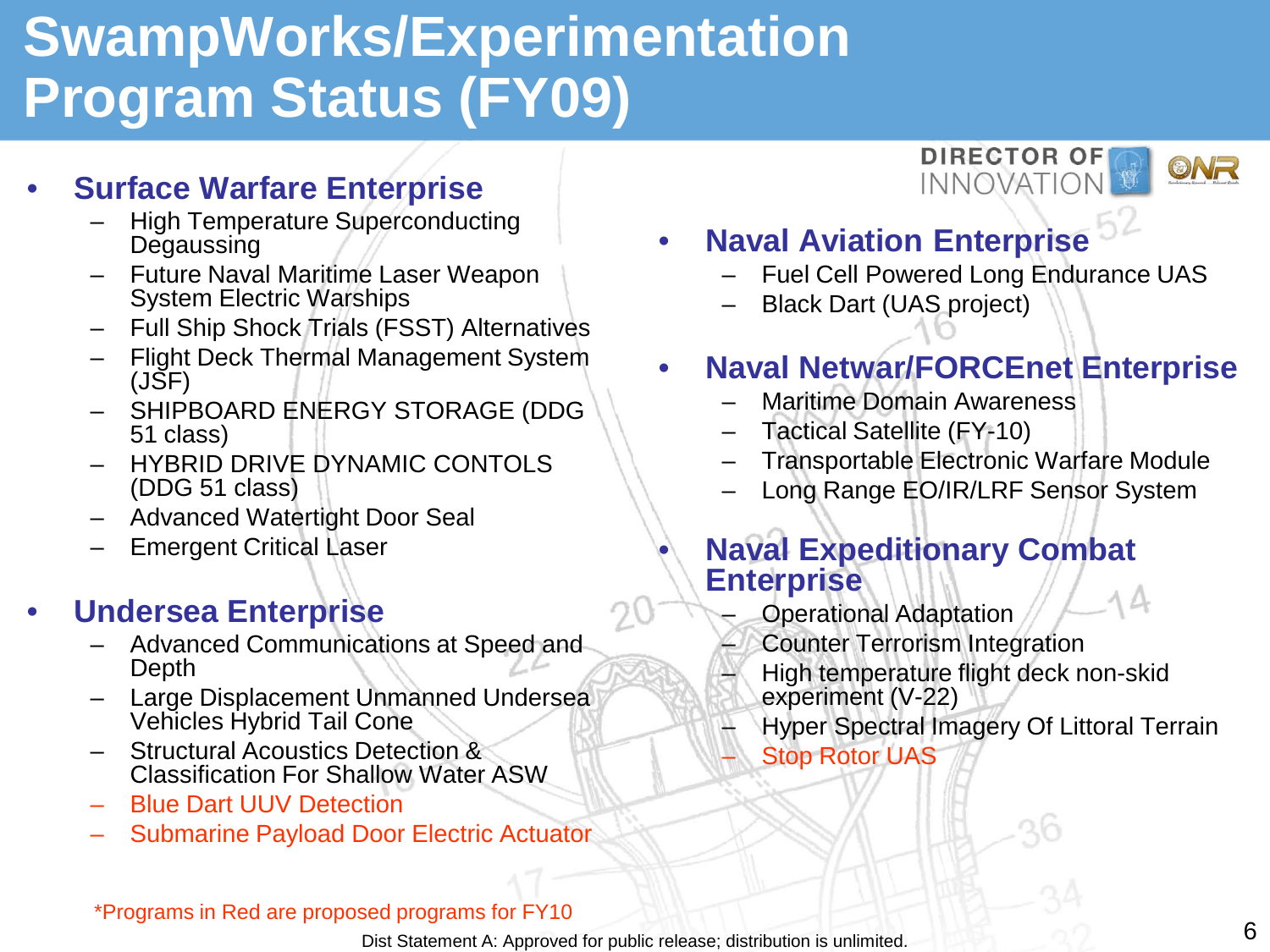## **TechSolutions Overview**

### **Objective**

Provide rapid-response S&T solutions to immediate deck-plate level issues in response to Warfighter requests.

### **Goal**

Develop applications of existing and emerging technologies to meet highinterest, near-term Fleet/Force needs; demonstrate prototype solution within 14 months of request.

#### **Technical Approach**

- Solicit operational needs from Fleet/Force members
- Define solution requirements
- Develop solutions through NRE partners with Fleet/Force feedback early and often
- Transition solutions to PORs, F/F, etc.

### **S&T Products**

- Prototype demonstrations
- Test and evaluation results

### **Primary S&T Focus Areas**

- Naval Warfighter Performance & Protection
- Affordability, Maintainability & Reliability
- Assure Access & Hold at Risk

#### **Example Products**

- Infantry Immersive Trainer (IIT)
- Improved WAF Interface Card
- Gun Use Monitoring System for Howitzers
- Sub-Launched UAV (Transition to Flight)
- Portable Acoustic Contraband Detector



**DIRECTOR OF** 

ONR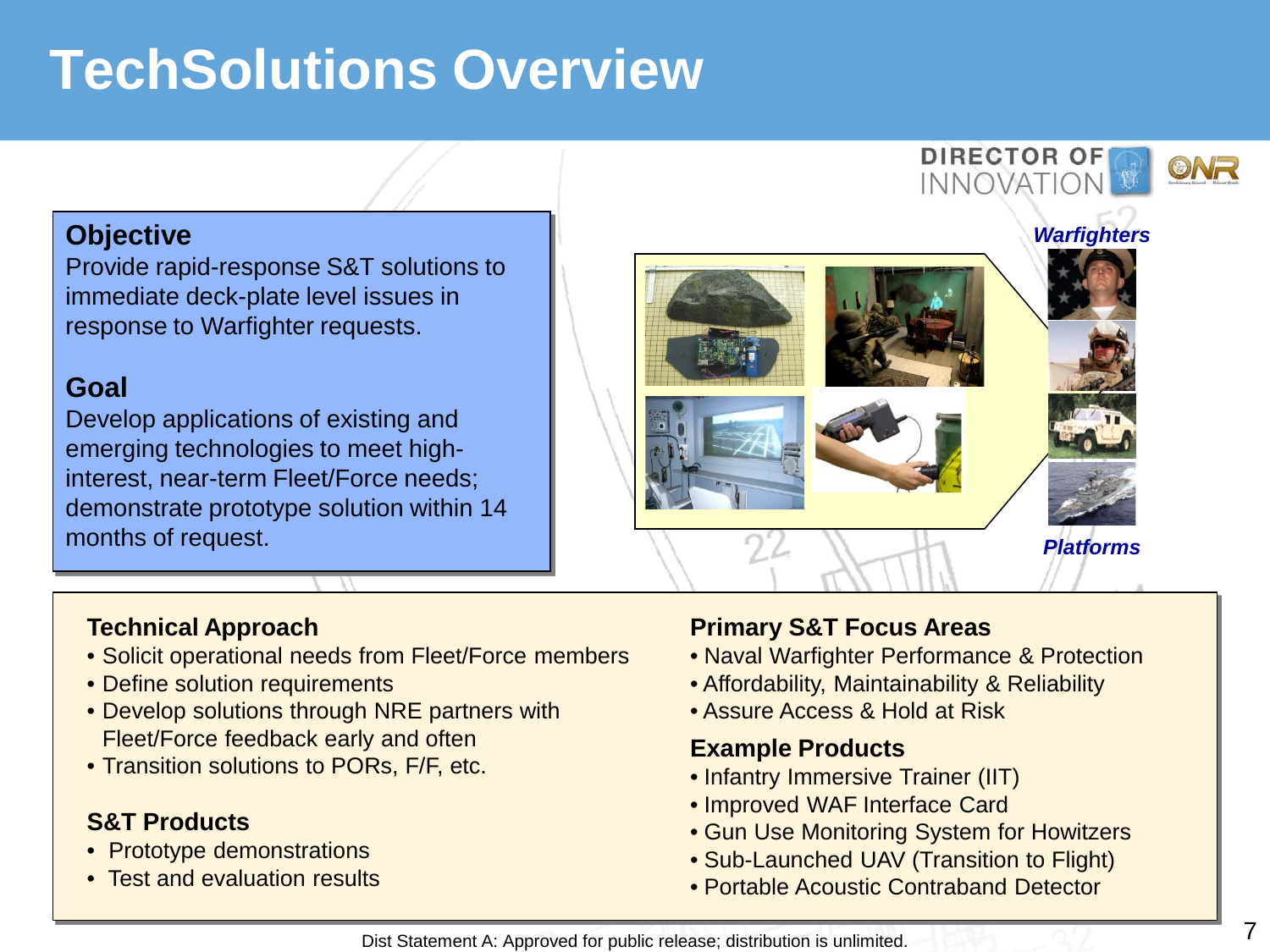## **FY09 TechSolutions Projects by Enterprise**

## • **Naval Aviation Enterprise**

- HCO Tower Simulator
- Non-pyrotechnic SAR marker
- Catapult CSV Calculator
- Tool Room Management System
- MRT3 Training Keyset

## • **Surface Warfare Enterprise**

- EW Target Mapping Toolkit
- AIS Identity Validation Tool
- Defense Against Terrorist Tactics

## • **Undersea Warfare Enterprise**

- Solid State Lighting for Subs
- Non-traditional Hull-mount Sensor
- CASS Software Update
- WAF Output to SMMTT and A-TAS
- Submarine Exercise Treadmills

### • **Naval Netwar/FORCEnet Enterprise**

#### – *none*

**DIRECTOR OF** ONR **INNOVAT** 

### • **Naval Expeditionary Combat Enterprise**

- Mobile Modular C2 in MRAP
- Imaging Through Walls
- Powered Rope Ascender
- Talon Robot Battery Replacement
- Naval Expeditionary Virtual Training Environment (NEVTE)
- Infantry Immersive Trainer (IIT)
- M777 Brake & Shock Sensors
- Condition-Based Maintenance for Howitzers
- SDV Waterproof Transport Canister
- SDV 360-degree Sensors
	- Enhanced Lightweight UUV *(pending)* – M203 Indirect Fires Sight *(pending)*

### • **Provider Enterprise (NAVSUP)**

– Food Service Management Software Replacement *(pending)*